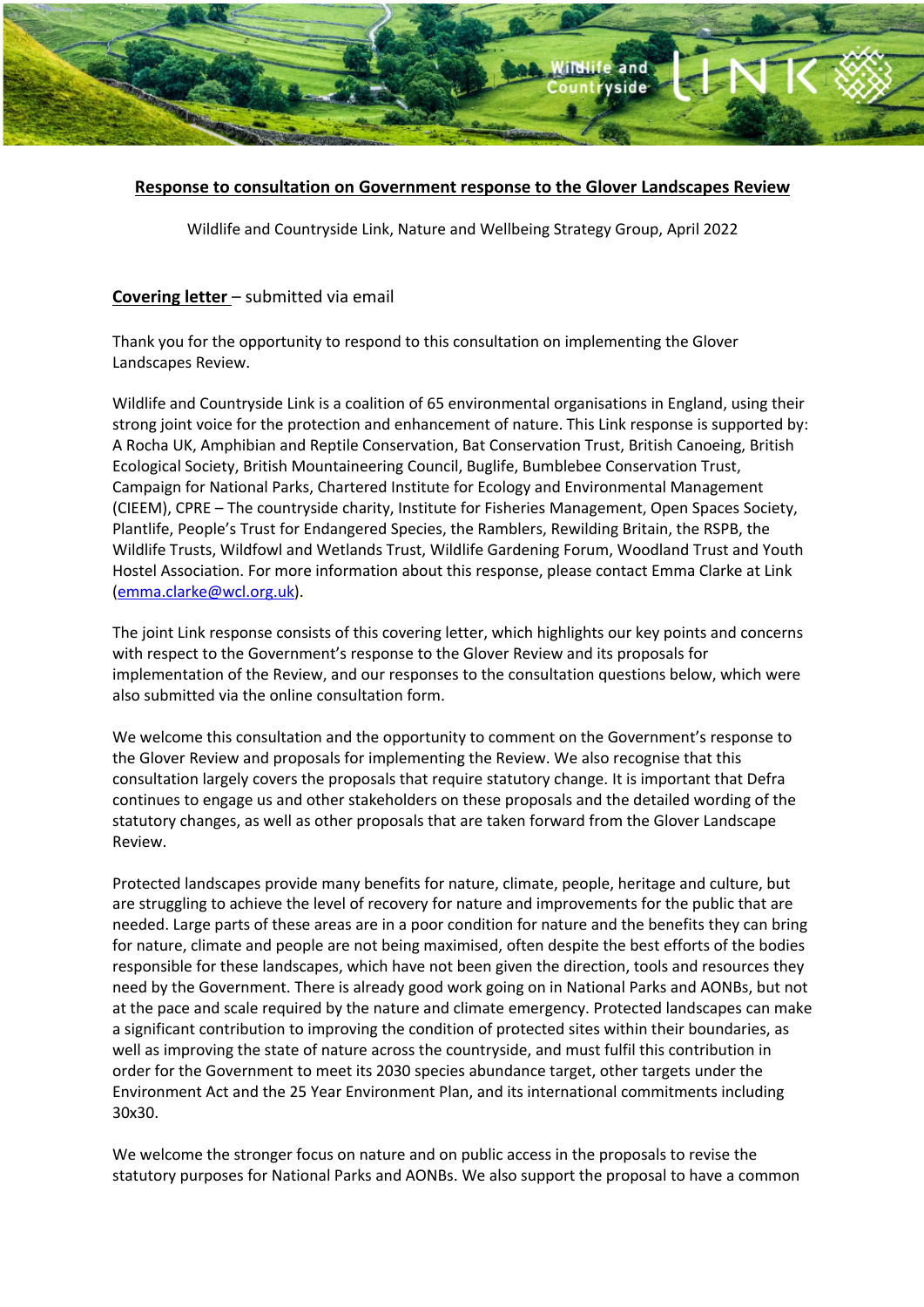set of statutory purposes across all protected landscapes. The detail of the wording of the new purposes and duties and an update of the Sandford Principle will be crucial to ensure that these purposes prioritise nature's recovery and cannot be used to justify environmentally damaging activities. We agree with the Government that the existing duties for public bodies to 'have regard' to the statutory purposes are too weak. Instead, public bodies should be required to 'further' the statutory purposes of protected landscapes so that they are given greater weight when exercising public functions.

Additional and long-term funding is needed to help make up existing funding shortfalls and deliver on these strengthened and new statutory purposes.

There is much more that National Parks and AONBs can and should be doing to connect people with protected landscapes. The Glover Review had a strong vision for connecting people with protected landscapes and Link is concerned that the Government's response to the Glover Review lacks ambition in this area, failing to pick up on many of Glover's recommendations on access. We feel this is a missed opportunity to set a clear direction towards which Government and all partners should work, and to develop concrete proposals to increase the provision of access, facilitate access and to increase the diversity of visitors to protected landscapes.

Many of the proposals relating to protected landscapes' boards are welcome. For example, improving training and performance management, setting fixed terms, reducing the size of boards and merits-based local appointments. However, they do not go far enough to address the fundamental issue that there are not enough people on boards with expertise (professional and lived experience) across the National Park and AONB statutory purposes and there are no proposals to increase the diversity of boards.

A much greater proportion of board members should be appointed for their expertise in protected landscapes' purposes by amending the current legislative requirements for 75% of most boards to be appointed from local councillors. The proportion of members who are councillors should be significantly reduced to allow for greater expertise and diversity on boards, and so that there are more outside voices. We would like to see the Government explore the possibility of a process for locally-appointing board members from outside the pool of local councillors based on a merit-based application process. Otherwise, we would support increasing the proportion of members who are appointed by the Secretary of State nationally based on merit to at least 50% of boards, which should where possible result in the appointment of people with a strong local connection. The legislation should require that there is an overall balance of expertise between the purposes amongst the members as it already does for the Broads Authority. We do not support the proposal to introduce flexibility in the number of local and national appointments as this could reduce the number of national appointments and levels of expertise in protected landscapes' purposes.

We welcome the proposals to strengthen Management Plans and public bodies' contributions to them. We agree with Government that the current duties are not clear that public bodies are expected to contribute to the delivery of management plans. Relevant public bodies should be given a duty to support the development and implementation of the Management Plan and report on how they are achieving this and designated landscape bodies should be required to coordinate and report on the overall implementation of the Management Plan.

These plans should identify protected landscapes' contributions to targets to improve the condition of protected landscapes, meet protected area targets, and meet Environment Act and 25 Year Environment Plan targets. Government, including through the national outcomes for protected landscapes set by January 2023 and the outcomes framework that will be developed by NE, should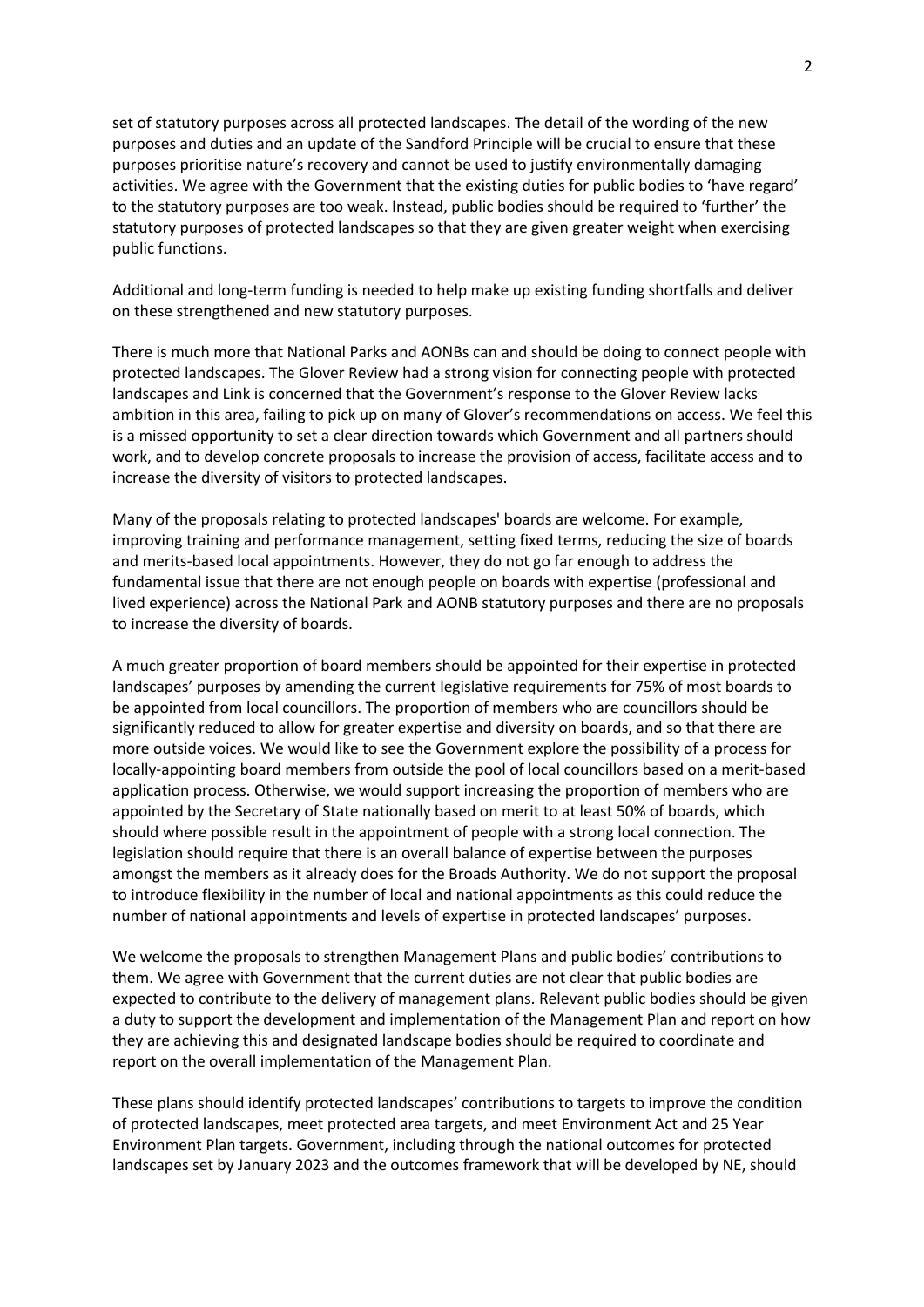encourage protected landscapes to maximise their commitment and contribution to improving and expanding the amount of semi-natural habitat with a national intention of having at least 40% of protected landscapes nationally covered by high quality semi-natural habitat. For example, the Cotswolds AONB has recently adopted a Nature Recovery Plan that aims at 40% good quality habitat for nature, in line with scientific evidence suggesting that 40% of National Parks and AONBs should be semi-natural habitat. This would enable these large areas of National Parks and AONBs to contribute to the development of resilient ecological networks and contribute to the Government's commitment to protect and manage at least 30% of land by 2030*.*

Protected landscapes should also be encouraged to set targets for wilder areas, with a focus on restoring a wide range of natural processes, habitats, and missing species to form mosaics of native forest, peatlands, heaths, species-rich grasslands and wetlands. For example, Exmoor National Park has pledged to create 7000 hectares (10% of the Park) of nature recovery opportunity areas where nature and natural processes are allowed to take their course. Appropriate and timely environmental and public access data from regular monitoring will be needed to do this. Monitoring approaches and data infrastructure should be joined up with Local Nature Recovery Strategies and Environmental Land Management schemes. National Park Authorities (NPAs) and AONB teams should have a formal role in the development and governance of relevant LNRSs and should lead and convene partnerships to deliver the relevant measures identified within them and actions set out in Management Plans.

Crucially to all the Government's proposals, and notably lacking in their response to the Glover Review, is a commitment for increased long-term core resource for protected landscapes (not just project-based grants). This is needed to make up past funding shortfalls, especially for AONBs, to deliver at the scale needed for nature, climate and people as well as to support the welcome proposals to strengthen the statutory purposes of protected landscapes. For AONBs, where the greatest need for additional resources lies, the Glover proposal to double their modest funding from £6.7 million to £13.4 million should be implemented without further delay. This must be done by increasing the overall funding available for designated landscapes to ensure it does not lead to any reduction in funding available for National Parks. These resources should be linked to the delivery of SMART targets and actions in protected landscapes' Management Plans that are aligned with, and sufficiently ambitious to deliver, the Government's national environmental and connection to nature targets in the 25 Year Environment Plan and Environment Act 2021, and international commitments and ambitions to connect all parts of society with protected landscapes (for example, building on the AONBs' Colchester Declaration).

A legislative vehicle is also needed to take forward the statutory changes proposed in the Government's response to the Glover Review. Given the scale and urgency of the nature and climate crises and the disparities in physical and mental health and access to nature that were highlighted and exacerbated by the COVID-19 pandemic, action to take forward these proposals must proceed without delay.

There were several aspects of the Government's response to the Glover Landscapes Review that were not consulted on and about which we would like to comment.

It is unclear what role the new national landscape partnership will play and whether Natural England will have the powers and resources it needs to provide the support, oversight and accountability for this partnership and its strategy. It is also unclear who will be involved and whether it will have sufficient funding for proper partnership working. We also have concerns that neither Natural England nor this new partnership will have sufficient independence and remit to champion protected landscapes across Government and to challenge the protected landscape bodies when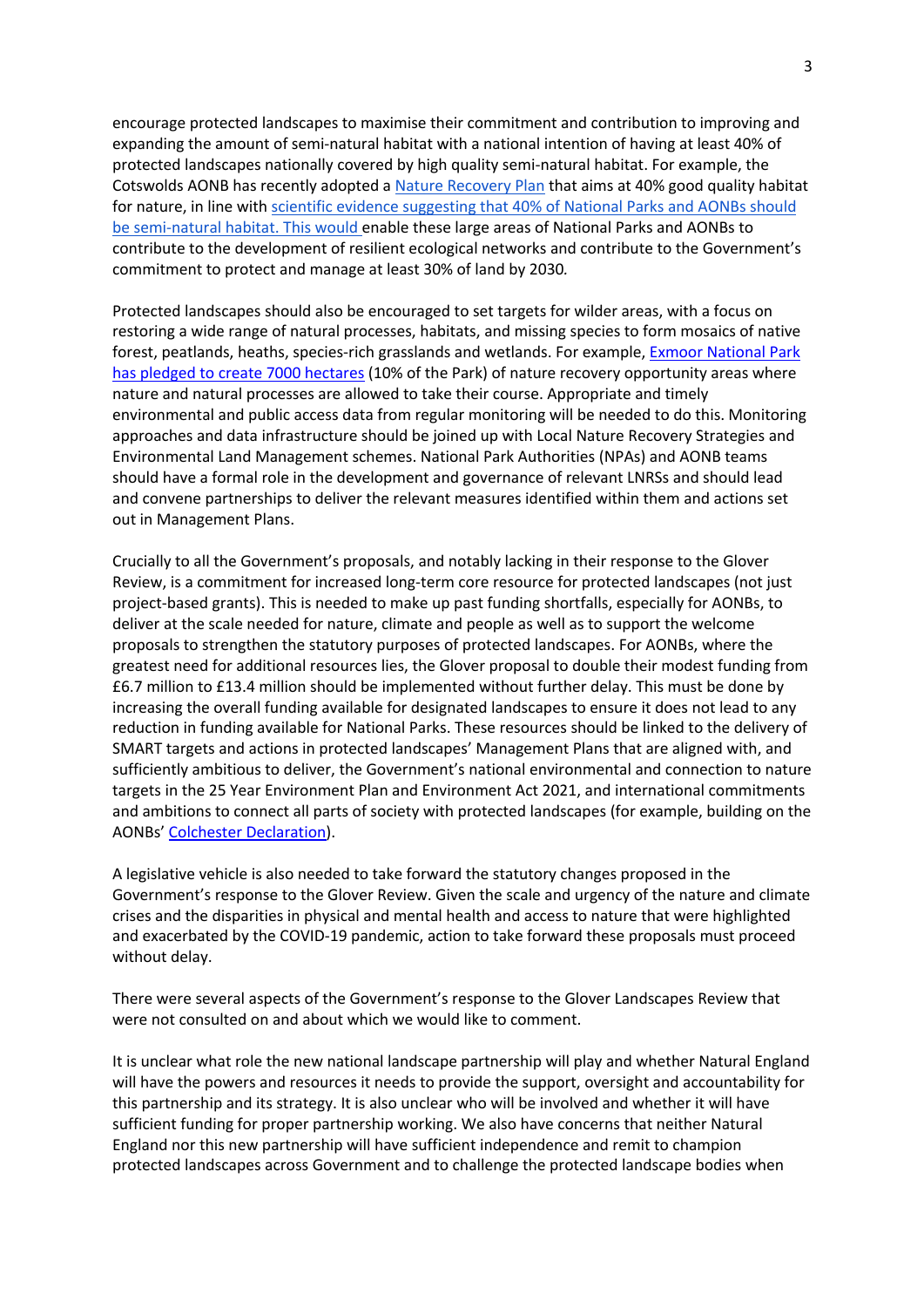required. Further details are needed and we would welcome the opportunity to contribute further on the creation of the national landscape partnership.

There is a need for join-up between Government departments to deliver on the potential for National Parks and AONBs, especially for people. While the Government welcomed local authorities and NPAs efforts to develop more sustainable transport options to access protected landscapes and committed to update the Local Transport Plan guidance, ensuring access to protected landscapes will also require coordination with and funding from DLUHC and DfT and there are also significant opportunities to support access by engaging with DfE and DHSC. Inter-departmental coordination is needed to facilitate journeys from local communities and schools to protected landscapes for the benefit of nature, climate, health and wellbeing, education, and local prosperity.

National Parks and AONBs have the potential to be extraordinary places for nature and to make a crucial and genuine contribution to nature's recovery and to the 30x30 target. We welcome the Government's acknowledgment that National Parks and AONBs in their entirety should not count towards the 30% target. Only those sections of protected landscapes that ensure protection against harm, effective management for nature and are in good or recovering condition, as demonstrated by regular monitoring, should count towards the 30%.

Implementing the Glover Review recommendations to strengthen the purposes and Management Plans for nature's recovery will support portions of protected landscapes in meeting the 30x30 criteria, but the Government must also ensure these areas are effectively protected, managed for nature, and in good condition. The area of high quality semi-natural habitat in National Parks and AONBs should be expanded to cover 40% of these landscapes (an overall increase of 33%) by 2030. This target is in line with scientific evidence which estimates that a similar proportion of protected landscapes should be priority areas for meeting the 30x30 criteria, contributing around a third of the 30% target. This needs to be done sensitively to respect and enhance the local character and heritage, for example by helping to restore traditional farmed habitats such as wood pasture, hay meadows, orchards and floodplain meadows, which have been lost from these iconic landscapes. Restoring and creating habitat will also make a significant contribution to other objectives such as helping to store carbon, reduce flooding and improve air quality. It could also play a key role in helping to maintain resilient nature friendly farming businesses across these landscapes. In addition to creating more habitat, Defra should help fund better access to enable people to experience these areas safely and responsibly.

Protected landscapes can also make an important contribution through nature-based solutions to climate mitigation and adaptation. The restoration of wetlands in National Parks and AONBs can prevent flooding in urban areas. Peat bogs, many of which lie in National Parks and AONBs, and saltmarsh in coastal landscapes, if restored, can make a big contribution to climate mitigation. We would like to see the purposes, Management Plans and resources of National Parks and AONBs strengthened to address climate change and support their contribution.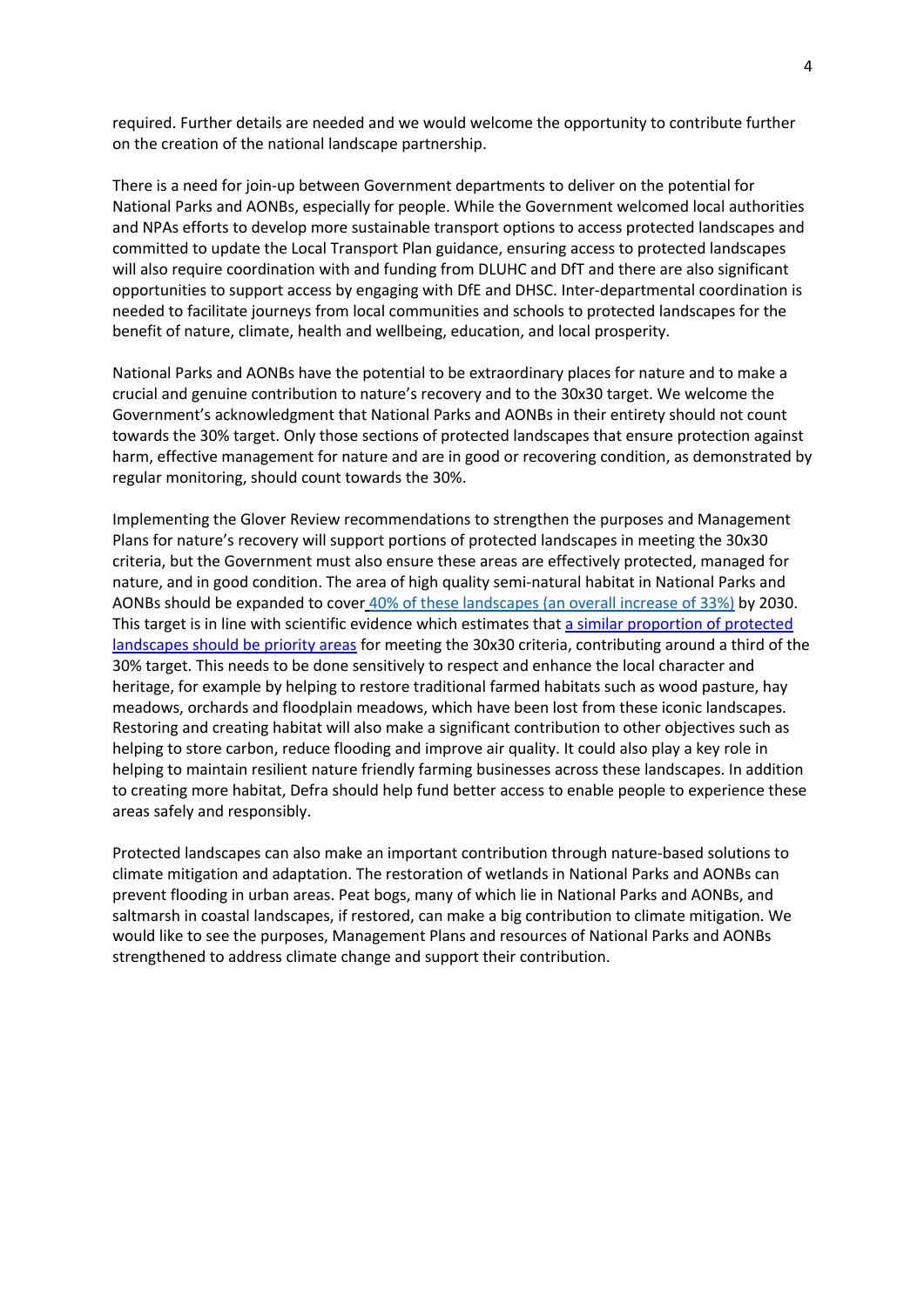# **Response to questions** – submitted via email and via the online consultation form

1. Do you want your responses to be confidential? (Required)

- Yes
- **No**
- If yes, please give your reason:

2. What is your name? Emma Clarke

3. What is your email address? emma.clarke@wcl.org.uk

### 4. Where are you located? (Required)

- North East
- North West
- Yorkshire and The Humber
- East Midlands
- West Midlands
- East of England
- London
- South East
- South West
- **Other – Cover all of England**

5. Which of the following do you identify yourself as? (Required) National Park Authority or the Broads Authority

- AONB team
- Local authority
- Other public body
- **Environmental NGO**
- Other NGO
- Professional body
- Academic
- **Business**
- Resident of a protected landscape
- Member of the general public
- Other
- If other, please identify below:

### A stronger mission for nature recovery

6. Should a strengthened first purpose of protected landscapes follow the proposals set out in Chapter 2?

- **Yes**
- No
- Unsure
- Please give reasons for your answer:

Yes, we welcome the proposal for the first purpose of protected landscapes to be strengthened for nature's recovery. We agree with the purpose to 'recover' nature, beyond just 'conserve and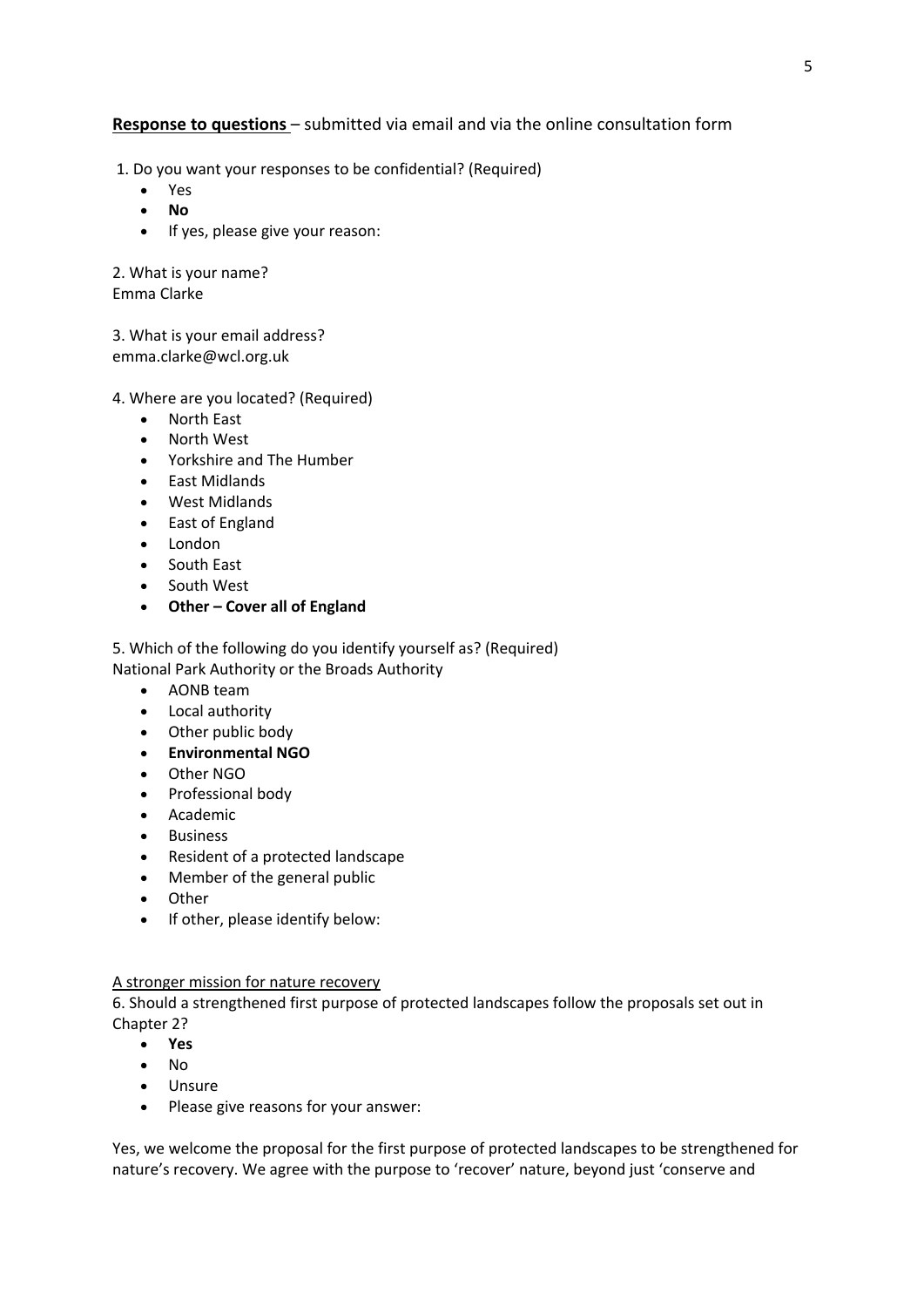enhance.' We also agree with the purpose to include a specific reference to 'biodiversity.' The detail of the wording of the new purpose will be important and we welcome further engagement from Government on this detail.

The Sandford Principle will have to be updated along with the purposes, reflecting that the evidence now tells us that the main driver of biodiversity loss is intensive land management. This is not something that was envisaged when protected landscapes were first created or when the Sandford Principle was first established. The updating of this principle should make it clear that, as advised by the IUCN's principles for Protected Areas, where there are conflicts between nature and cultural values, nature will be the priority. As advised by the IUCN, the law should go further and give the protected landscape authority and other relevant authorities a duty to seek to prevent, or eliminate where necessary, any activities that are harmful to nature in the protected landscape, such as overgrazing, tree planting in places that would damage biodiversity and the burning of peat. While there will sometimes need to be areas in which people's access and use is carefully managed, the Sandford Principle should not be misinterpreted to exclude peaceful public access where it is not causing any damage or disturbance to nature.

We agree with the Government that the existing duties for public bodies to 'have regard' to the statutory purposes are too weak. Instead, public bodies should be required to 'further' the statutory purposes of protected landscapes so that they are given greater weight when exercising public functions.

We also recommend that there is a duty for Natural England to monitor, assess and report on the implementation of the updated principle to ensure its effectiveness. The Sandford Principle should also be applied to AONBs and consideration should be given to how the Sandford Principle should apply in the Broads.

7. Which other priorities should be reflected in a strengthened first purpose e.g. climate, cultural heritage?

In addition to nature, natural beauty/landscape, climate (mitigation and adaptation) and cultural heritage should be included in any amended purposes.

However, as stated in answer to question 6, these purposes must be carefully defined and the Sandford Principle updated to ensure that these purposes are not interpreted in a way that would interfere with nature's recovery, e.g., to defend intensive land management such as justifying overgrazing, peatland burning or tree planting in places that would damage biodiversity. The Sandford Principle should also be applied to AONBs and consideration should be given to how the Sandford Principle should apply in the Broads.

#### Agricultural transition

8. Do you support any of the following options as we develop the role of protected landscapes in the new environmental land management schemes? Tick all that apply.

- **Designing the environmental land management schemes in a way that works for all farmers and land managers, including the specific circumstances for those in protected landscapes, recognising that farmers in these areas are well-placed to deliver on our environmental priorities.**
- **Using Local Nature Recovery Strategies to identify projects or habitats within protected landscapes.**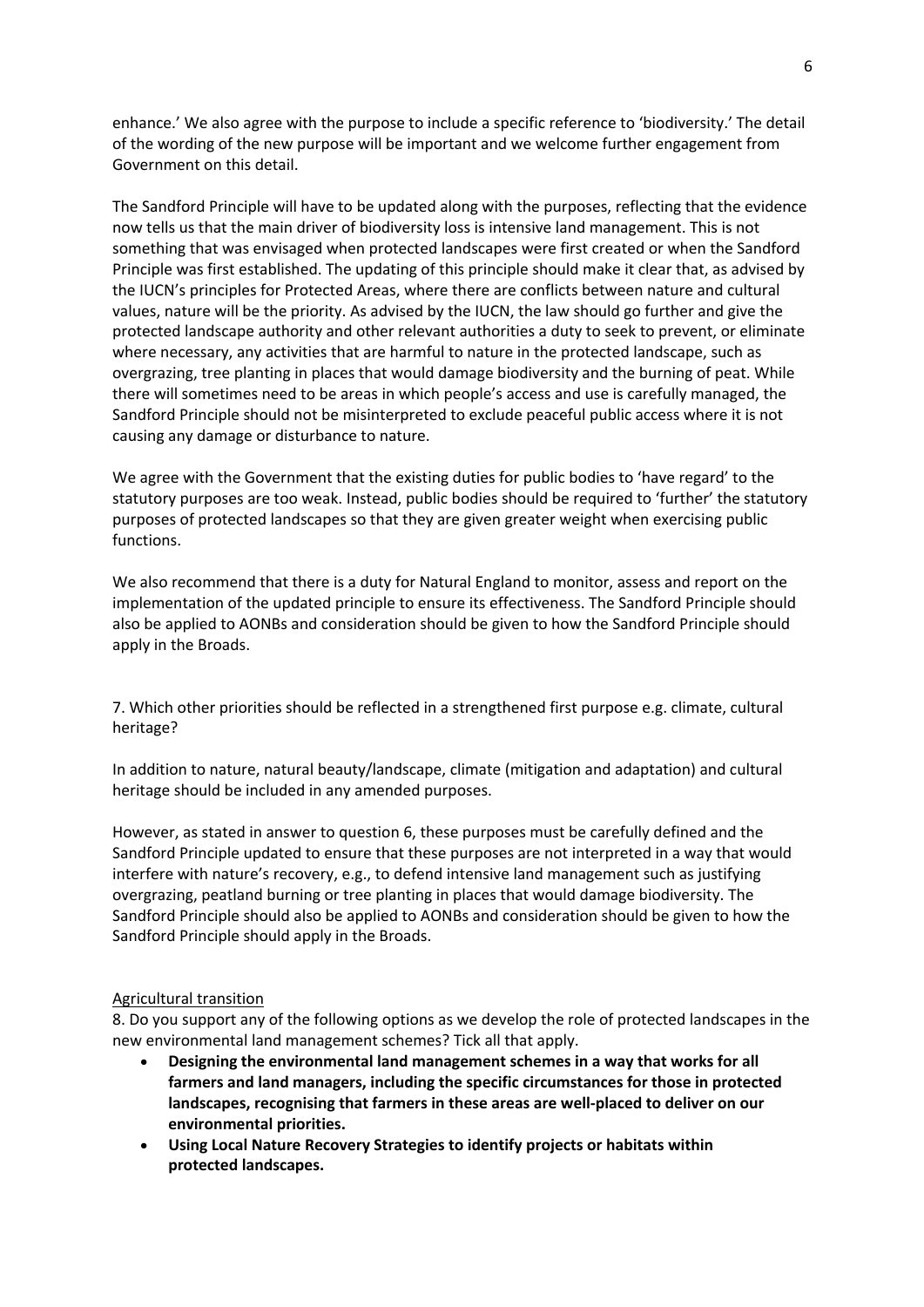- o Reasoning, if space to provide: Agree, Local Nature Recovery Strategies must be used to identify projects or habitats within protected landscapes. This is why the Local Nature Recovery component and Landscape Recovery component of ELM need to be spatially prioritised. LNRSs cannot be delivered against at-scale in the foreseeable future without ELM schemes, which act as the delivery mechanism. Therefore if LNRSs are to identify habitats and projects in protected landscapes, it is vital that Local Nature Recovery and Landscape Recovery are also spatially targeted.
- **Monitoring the effectiveness and uptake of the new environmental land management schemes in protected landscapes. Using this to inform whether further interventions are needed to ensure we are on track for wider nature recovery ambitions.**
	- $\circ$  Reasoning, if space to provide: Agree with an ever-evolving ELM scheme learning should be ongoing, however, schemes must still be ambitious from day 1.
- **Creating a clear role for protected landscape organisations in the preparation of Local Nature Recovery Strategies. Our recent LNRS consultation specifically asks for views on the role of different organisations in the preparation of LNRSs, including protected landscapes.**
	- $\circ$  Reasoning, if space to provide: AONBS and National Parks should be on the governance structure for LNRSs (which they will be) and nature recovery management plans ensure connectivity.
- **Building on FiPL, empowering protected landscapes to support decision-making and delivery against agreed priorities, including through dedicated project coordinators and advisers.**
	- $\circ$  Reasoning, if space to provide: We need to build on and learn from FiPL. Currently, the lack of clear objectives is resulting in funding being directed to poorly designed interventions. This needs to be addressed going forward in the design of ELM schemes, this could be through better resourcing of National Parks and AONBs to provide more in-house advice and project coordination, provided via ELM, or through a specific Government-funded advisory service.

9. Do you have any views or supporting evidence you would like to input as we develop the role of protected landscapes in the new environmental land management schemes?

The majority of land in National Parks and AONBs in England is farmed. The science shows that agriculture has been the key driver of biodiversity loss in the UK over the past 45 years. While protected landscapes provide many benefits for nature and climate, they are struggling to achieve the level of recovery for nature and improvements for the public that are needed. Unfortunately, nature is in a similarly poor state within protected landscapes as it is outside of them, often despite the best efforts of those responsible for and working with these landscapes. Many areas of seminatural habitat in National Parks have been lost, for example due to the use of pesticides and fertilizers, reseeding of grasslands, overgrazing or overwinter grazing. However, many farmers are increasingly looking to pursue more nature-positive farming practices and evidence shows that this will bring business benefits, although they need the right tools and support to do so.

Environmental Land Management (ELM) should be a key driving force in bringing protected landscapes, especially protected wildlife sites within them and other areas of priority habitats, up to favourable or actively recovering ecological condition. ELM needs to deliver high outcomes for nature across the board in order to have a positive impact in protected landscapes. Farmers and land managers in protected landscapes will be eligible for three ELM schemes (Sustainable Farming Incentive (SFI), Local Nature Recovery (LNR) and Landscape Recovery (LR)). However, due to their designations, National Parks and AONBs should be managed as a gold standard for nature, especially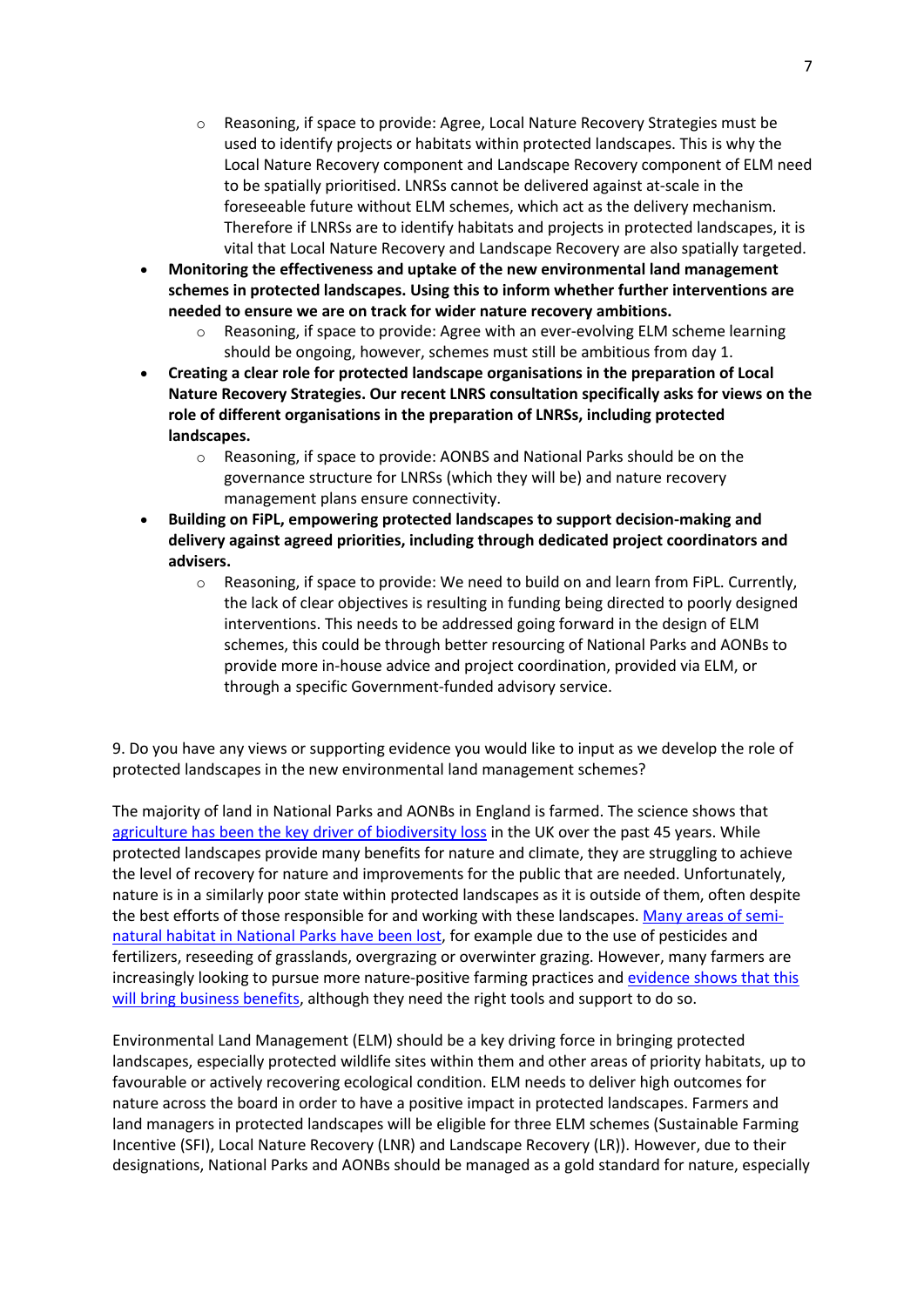if they are to contribute to the government target of at least 30% of land (and sea) protected for nature by 2030 (30x30). Therefore, there must be targeted engagement with farmers and land managers in protected landscapes to encourage them into higher ambition schemes (LNR or LR).

More detailed environmental (SMART) targets, detailing contributions to overall environmental targets such as 30x30 and the species abundance target, including with protected landscapes, should be introduced as part of ELM. Government, including through the national outcomes for protected landscapes set by January 2023 and the outcomes framework that will be developed by NE, should encourage protected landscapes to maximise their commitment and contribution to improving and expanding the amount of semi-natural habitat with a national intention of having at least 40% of protected landscapes nationally covered by high quality semi-natural habitat. For example, the Cotswolds AONB has recently adopted a Nature Recovery Plan that aims at 40% good quality habitat for nature, in line with scientific evidence suggesting that 40% of National Parks and AONBs should be semi-natural habitat. This would enable these large areas of National Parks and AONBs to contribute to the development of resilient ecological networks and contribute to the Government's commitment to protect and manage at least 30% of land by 2030*.* Protected landscapes should also be encouraged to set targets for wilder areas, with a focus on restoring a wide range of natural processes, habitats, and missing species to form mosaics of native forest, peatlands, heaths, speciesrich grasslands and wetlands. For example, Exmoor National Park has pledged to create 7000 hectares (10% of the Park) of nature recovery opportunity areas where nature and natural processes are allowed to take their course. Restoring and creating habitat will also make a significant contribution to other objectives such as helping to store carbon, reduce flooding and improve air quality. It could also play a key role in helping to maintain resilient nature friendly farming businesses across these landscapes. In addition to creating more habitat, Defra should help fund better access to enable people to experience these areas safely and responsibly, including through ELM.

The design of ELM must be fit-for-purpose to support land managers and farmers to support and recover nature at the scale that is needed and to meet its contributions to the Government's environmental commitments. With an ever-evolving ELM scheme learning should be ongoing, however, schemes must still be ambitious from day 1. Currently, the Sustainable Farming Incentive or Local Nature Recovery schemes alone are unlikely to ensure that these landscapes are managed for nature and monitored to ensure nature is in good or recovering condition. The Sustainable Farming Incentive schemes will need to be improved to be fit-for-purpose, particularly for farms in protected landscapes. For instance, while the introductory level of the Moorland and Rough Grazing scheme under the Sustainable Farming Incentive may be aimed at farmers in upland areas, many of which are in protected landscapes, the current measures only require monitoring and assessment, rather than environmental outcomes. This will not in and of itself achieve the step-change in environmental management needed to get protected landscapes up to scratch for nature.

To realise the potential of protected landscapes for nature recovery, it will be important to take more of a landscape scale approach to projects under ELM. As well as the LR component, it would be good to see support for things like cluster farms and local facilitators under LNR to encourage more land managers to work together within the landscape.

Therefore, mechanisms and funding streams other than Local Nature Recovery and the Sustainable Farming Incentive will need to be in place to ensure that farms in protected landscapes can deliver for nature and help contribute to the Government's environmental targets. For example, we need to build on and learn from FiPL. Currently, the lack of clear objectives is resulting in funding being directed to poorly designed interventions. This needs to be addressed going forward in the design of ELM schemes. This could be through better resourcing of National Parks and AONBs to provide more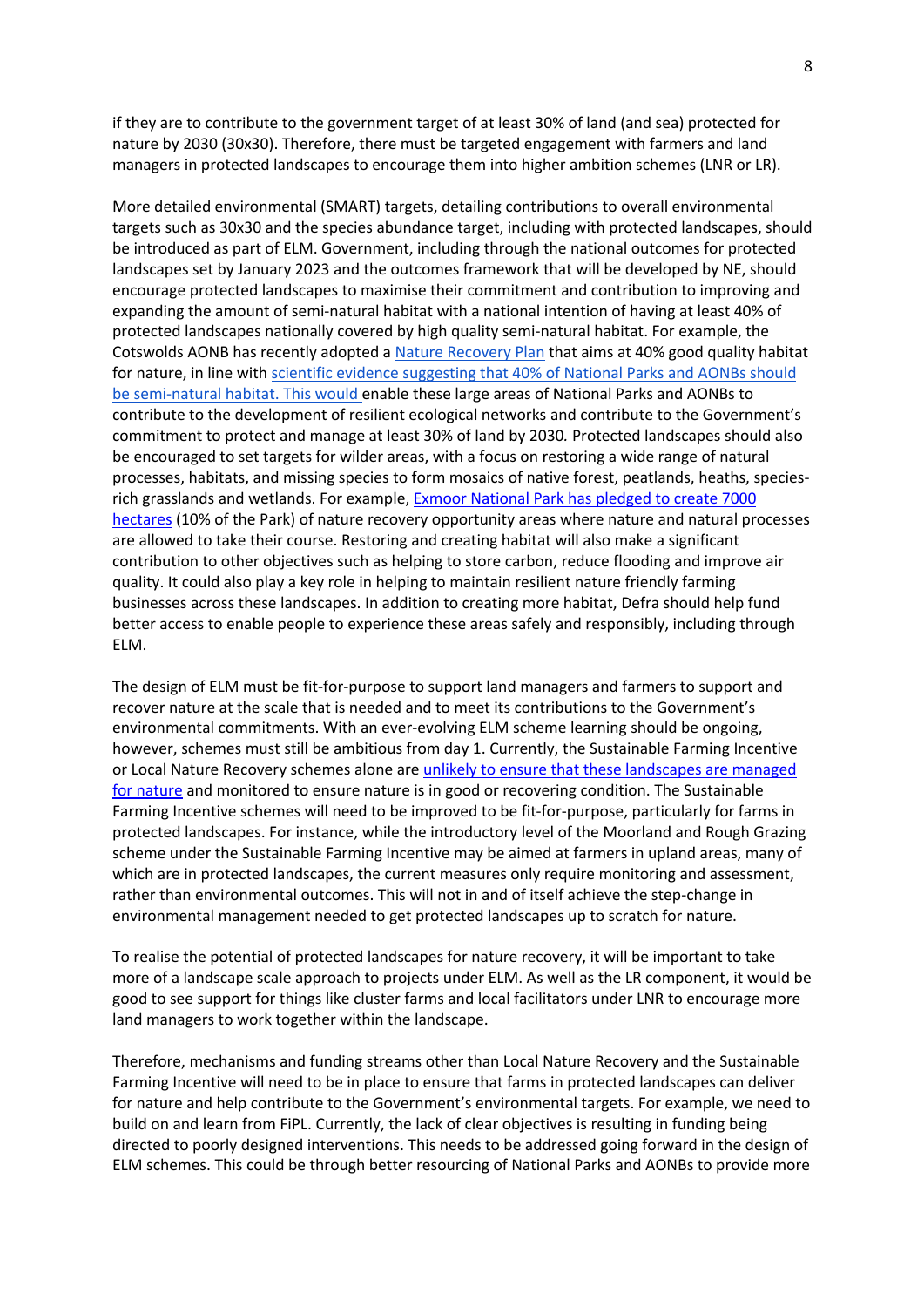in-house advice and project coordination, provided via ELM, or through a specific Governmentfunded advisory service.

There is also a strong need for monetary provisions through ELM, plus advice and guidance for NPAs and AONBs teams, for access and heritage components in all three ELM schemes, given particular visitor pressures in protected landscapes. National Parks and AONBs attract over 260 million visitors a year. Access to these landscapes is vitally important, but the volume of usage in these landscapes means that it is paramount that both funding is available for maintaining and enhancing access ways, as well as for ensuring that the right advice and support is in place to ensure that access is responsibly managed. Likewise, a third of England's national monuments are in the uplands, many of which are in protected landscapes. Proper funding and expertise for preserving these alongside good nature management must come through ELM.

National Park Authorities and AONB teams have an important role to play in ensuring the success of ELM. They should aim, as a minimum, for all priority habitats inside their boundaries to be wellmanaged for nature. They should also encourage and support all farmers within their boundaries to enter into LNR or LR agreements so that the wider countryside is more hospitable to nature, helping species to expand their range and adapt to climate change, as well as delivering wider environmental benefits across the landscape. They should seek to achieve this by providing naturefriendly, low intensity farming advice and support, facilitating uptake especially of clusters of farmers and contributing to the monitoring the effectiveness of schemes. NPAs and AONB teams should help develop Local Nature Recovery Strategies (LNRSs) in their area.

LNRSs should also help join up National Parks and AONBs with ELM. For example, LNRSs should be used to identify priority projects or habitats within protected landscapes and should be joined up with National Park and AONB Management Plans. The Local Nature Recovery component and Landscape Recovery components of ELM should be spatially prioritised towards these LNRSidentified areas, presumably many of which will be in protected landscapes.

ELM should also support natural flood management and management of the water environment in national landscapes. There will be many pressures on the water environment in these landscapes (including from leisure), so farmers would benefit from help in prioritising and selecting effective management options. National Parks and AONBs are well-placed to support a large-scale systemsbased approach to water environments. These landscapes offer key opportunities to deliver nature restoration, agroforestry, regenerative agriculture, wetland restoration, etc., to reduce pressure on the water environment and wider environment, given the landscape, nature and rural economy drivers for protected landscapes.

Finally, environmental data from regular monitoring and for reporting will be essential to ensure the delivery of ELM schemes and to monitor the contribution of ELM schemes and protected landscapes to environmental targets and ambitions. There is a need for more resources and joined up approaches between ELM, Local Nature Recovery Strategies, NGOs, Natural England, and Defra's Natural Capital and Ecosystem Assessment project. Environmental data collected as part of monitoring and reporting can then contribute to the environmental evidence base going forwards to help inform future policy and decision-making.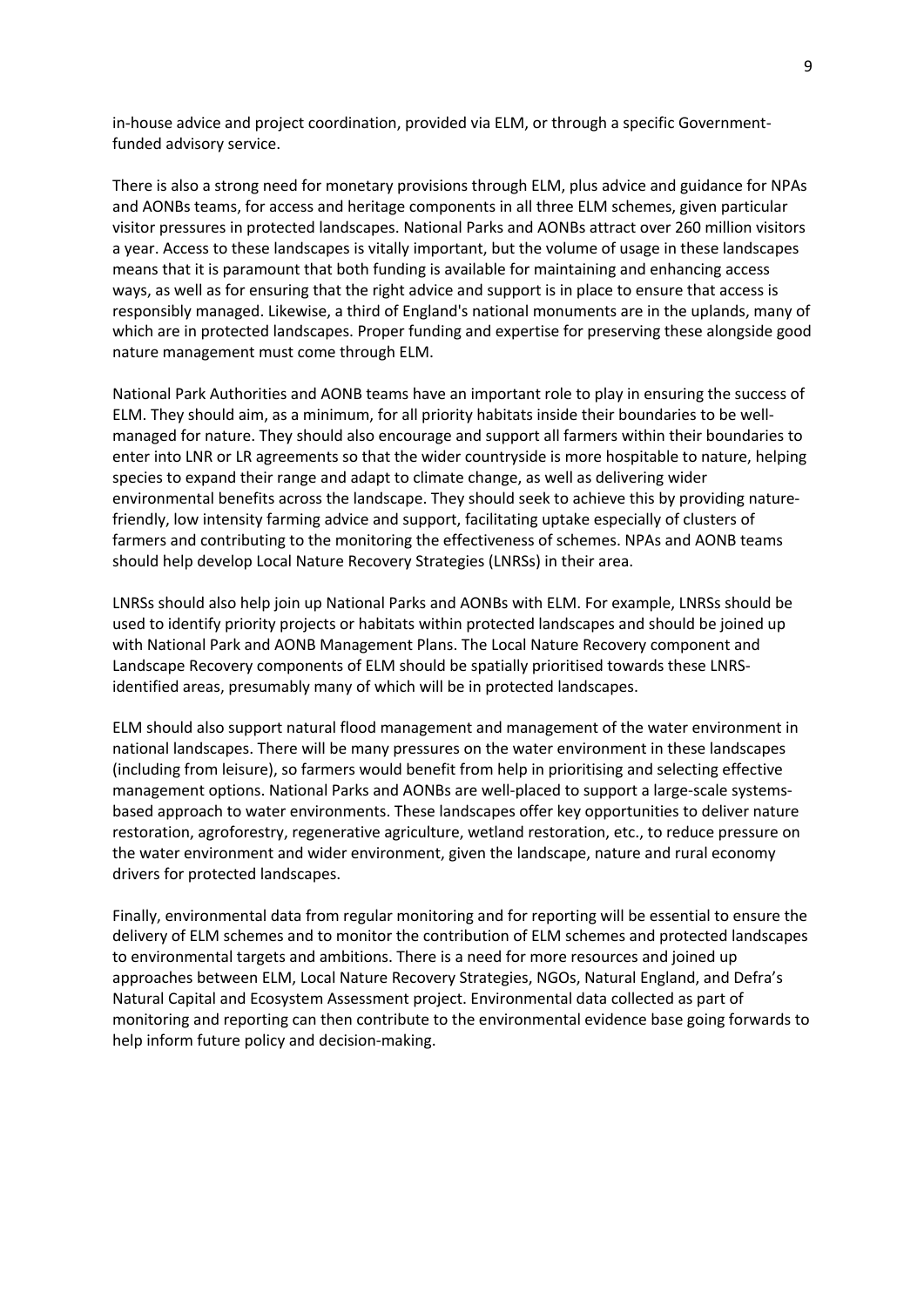# A stronger mission for connecting people and places

10. Should AONBs have a second purpose relating to connecting people and places, equivalent to that of National Parks?

- · **Yes**
- $N<sub>0</sub>$
- · Unsure
- Please give reasons for your answer:

Yes, we welcome the proposed second purpose for AONBs on connecting people and places, equivalent to that of National Parks.

AONBs already do lots for connecting people and places and we welcome the Government's recognition through this proposal and their proposal for new AONBs that AONBs have the potential to facilitate more access to nature for people. However, AONBs need the powers and resources to deliver on this potential and this proposed additional purpose.

Increased long-term core resources for AONBs are necessary to make up past funding shortfalls and to enable them to deliver at the scale needed.

11. Should a strengthened second purpose of protected landscapes follow the proposals set out in Chapter 3 to improve connections to all parts of society with our protected landscapes?

- **Yes**
- No
- Unsure
- Please give reasons for your answer:

Yes, we welcome a strengthened second purpose to improve connections of all parts of society with protected landscapes. Again, the wording of the strengthened second purpose will be important and we welcome further engagement with Defra on this detail. In particular, we would welcome a reference to 'improving health and wellbeing' and that a reference to 'special qualities' should be retained to ensure the purposes can be locally specific to each protected landscape.

The Sandford Principle must be updated along with the purposes, so that the second purpose is pursued in a way that is not counter to any other purposes, e.g., biodiversity and nature's recovery. While there will sometimes need to be areas in which people's access and use is carefully managed, the Sandford Principle should not be misinterpreted to exclude peaceful public access where it is not causing any damage or disturbance to nature. We recommend that there is a duty for Natural England to monitor, assess and report on the implementation of the updated principle to ensure its effectiveness. The Sandford Principle should also apply to AONBs and consideration should be given to how the Sandford Principle should apply in the Broads.

We agree with the Government that the existing duties for public bodies to 'have regard' to the statutory purposes are too weak. Instead, public bodies should be required to 'further' the statutory purposes of protected landscapes so that they are given greater weight when exercising public functions.

With these strengthened first and second purposes of National Parks, and strengthened first and additional second purposes of AONBs, additional and long-term funding is needed to help make up existing funding shortfalls and deliver on these strengthened and new statutory purposes.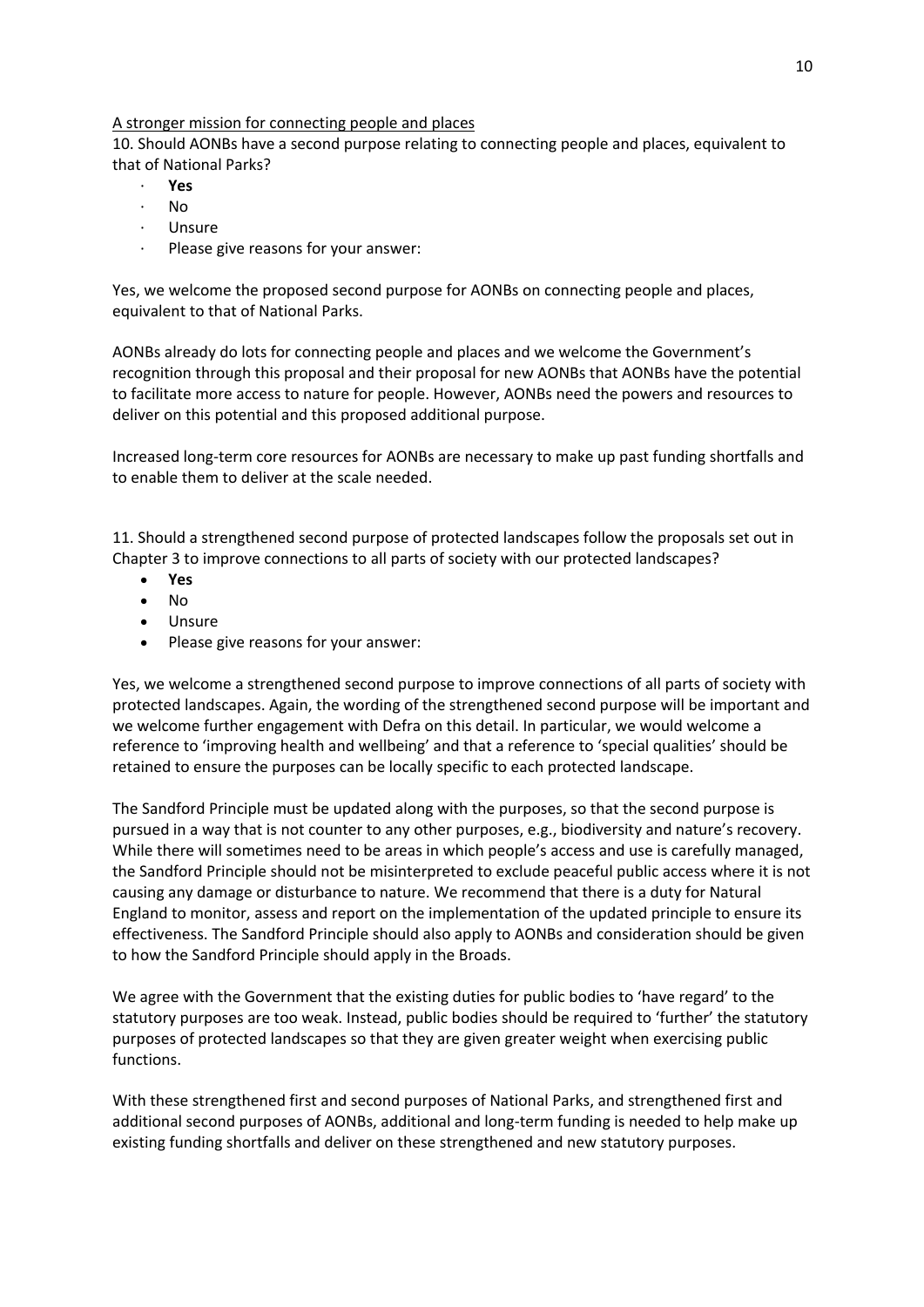In particular, in addition to increased core funding for National Parks and AONBs to take forward their strengthened statutory purposes, there is a need for long-term funding, rather than project grants, for important programmes such as Generation Green and the Mosaic project which engage partners beyond National Parks and AONBs. While it was welcome to see the Generation Green project referenced as an example of success in the Government's response to the Glover Review, we were disappointed that no funding was proposed to take this project forward. Another example is Campaign for National Parks' Mosaic project, a long-term engagement program to increase the diversity of visitors to protected landscapes. While the Glover Review recommended support for these types of long-term engagement programmes, the Government has not made any commitment to this.

In general, while Government's proposals for a strengthened second purpose on access for National Parks and for AONBs are welcome, there is much more that National Parks and AONBs can and should be doing to connect people with protected landscapes. The original Glover Review had a strong vision for connecting people with protected landscapes and Link is concerned that the Government's response to the Glover Review lacked ambition in this area, failing to pick up on many of Glover's recommendations on access and engagement. We feel this is a missed opportunity to set a clear direction towards which Government and all partners could work, and to develop concrete proposals to increase the provision of access, facilitate access and connect people, and to increase the diversity of visitors to protected landscapes.

The Government could do much more to connect all parts of society with protected landscapes by:

- Increasing the provision of public access through ELM, by including access considerations and funding for access in the design and delivery of Environment Land Management schemes.
- Extending public rights of way, creating and maintaining routes and trails, and connecting up routes in order to create a network of landscapes that are properly connected for nature and people. We welcome the commitment for better join up with National Trails, but there were no concrete commitments to delivering better provision and connection of access on the ground.
- Facilitating access within protected landscapes, through better, more welcoming signage, including the Countryside Code, and more visitor and ranger services (as recommended by the Glover Review), to help people navigate, use responsibly, learn, and feel comfortable in protected landscapes. We disagreed with the Government's emphasis in their response to the Glover Review on rules and enforcement, rather than on engagement, education and empowerment.
- Improving access to protected landscapes by concrete proposals to improve and fund public transport to help people get to National Parks and AONBs, including commitments from other Government departments (DLUHC and DfT) to collaborate to deliver access effectively.
- Increasing the diversity of visitors to protected landscapes. Especially given the Government's Levelling Up agenda, we were disappointed with the lack of proposals in the Government's response to the Glover Review on supporting access to protected landscapes for a wider variety of visitors, especially people from deprived areas and ethnic minority groups. The consultation did also not consider the diversity of boards and the systemic changes needed to increase the diversity of people on National Park and AONB boards. Increasing the diversity of boards is essential to having a variety of lived experiences and expertise involved in decision-making to change power dynamics and ensure equitable access to protected landscapes.
- Connecting people with nature near where they live, all the way out to large patches of nature in protected landscapes. Many people do not have access to nature-rich spaces close to where they live. We know that connecting people with nature brings many health and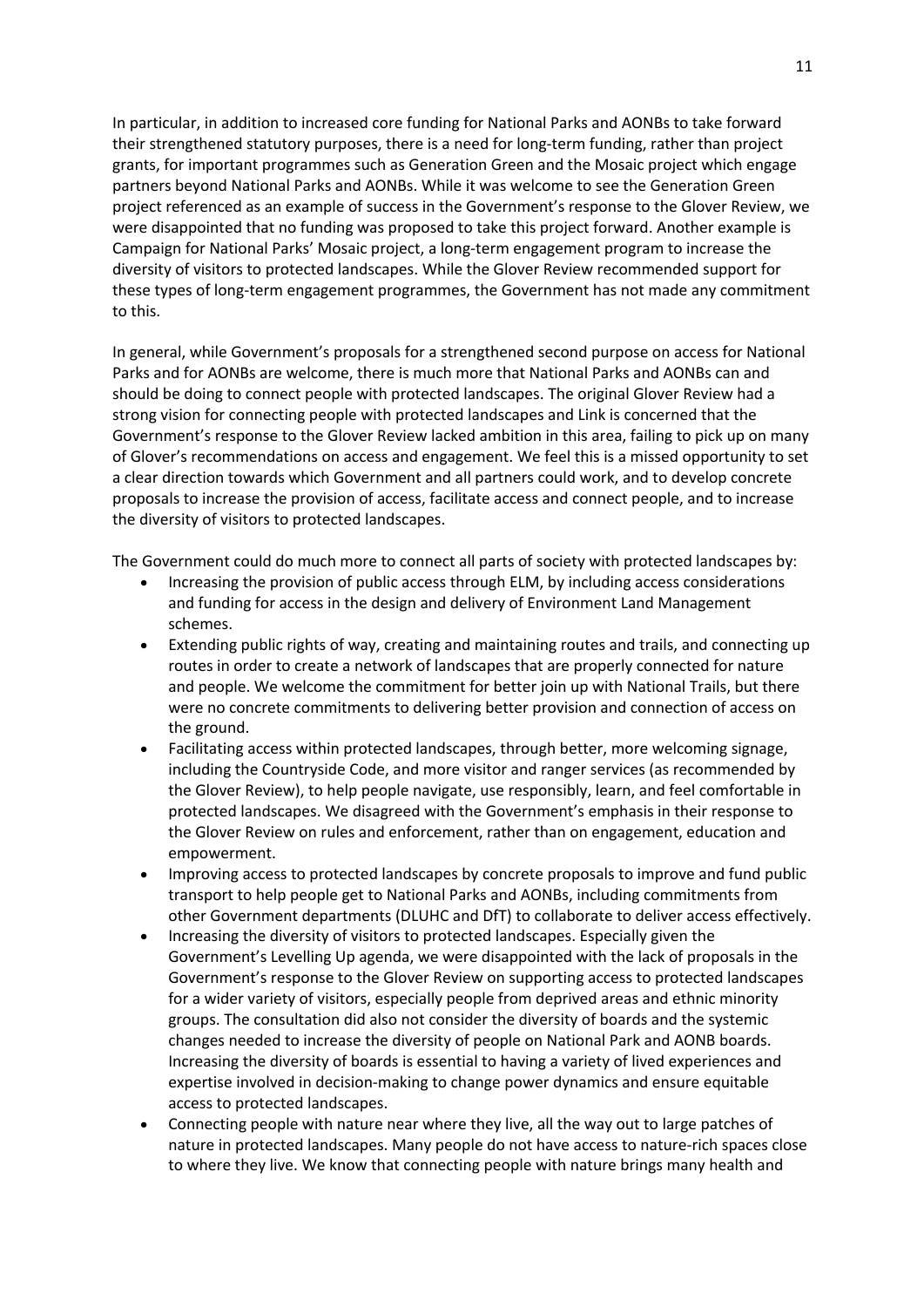wellbeing benefits and puts people on a lifelong journey to enjoy nature, from their doorstep to National Parks. As many urban environments are centred on river systems, habitat restoration and water quality improvements of rivers and canals offers a unique opportunity to deliver access to nature close to where people live, especially in naturedeprived neighbourhoods where people on lower incomes and minority ethnic people are more likely to live. Levelling up access to nature for everyone through more nature everywhere, more urban nature and more AONBs is important for nature and people. Link has recently launched the Nature for Everyone campaign, calling for legal changes to the forthcoming levelling up legislation to improve access to nature for all.

• Improving the richness of nature within protected landscapes. Currently the state of nature inside protected landscapes is not any better than the countryside outside them. By restoring and enhancing nature, protected landscapes can facilitate wildlife tourism, improve education and connection with nature, and boost health and wellbeing even further. Nature also benefits, as evidence shows that connecting people with nature leads to pro-environmental behaviours and increased public support for nature recovery.

12. Are there any other priorities that should be reflected in a strengthened second purpose?

\*No reply\*

### Managing visitor pressures

13. Do you support any of the following options to grant National Park Authorities and the Broads Authority greater enforcement powers to manage visitor pressures? Tick all that apply.

- Issue Fixed Penalty Notices for bylaw infringements
- Make Public Space Protection Orders (PSPOs)
- Issue Traffic Regulation Orders (TROs) to control the amount and type of traffic on roads
- Please give reasons for your answer:

Given the new, strengthened purposes of National Parks and AONBs, National Park and AONB teams should focus their constrained resources on delivering on these purposes, rather than taking on duties and burdens that sit better with local councils and could divert resources elsewhere. From a nature perspective, National Park and AONB teams need to tackle intensive land management such as overgrazing or peatland burning, which is a much larger issue than visitor pressures. However, there may be merit in additional powers where they would lead to reduced burdens on National Park and AONB teams as this would allow more resource to be focussed on delivering for nature, climate and people.

In general, managing visitor pressures should be primarily about proactive management to encourage safe and responsible enjoyment of protected landscapes, including through increased, welcoming signage, promotion of the Countryside Code and visitor services, including ranger services, rather than additional rules and enforcement.

14. Should we give National Park Authorities and the Broads Authority and local highway authorities additional powers to restrict recreational motor vehicle use on unsealed routes?

\*No reply\*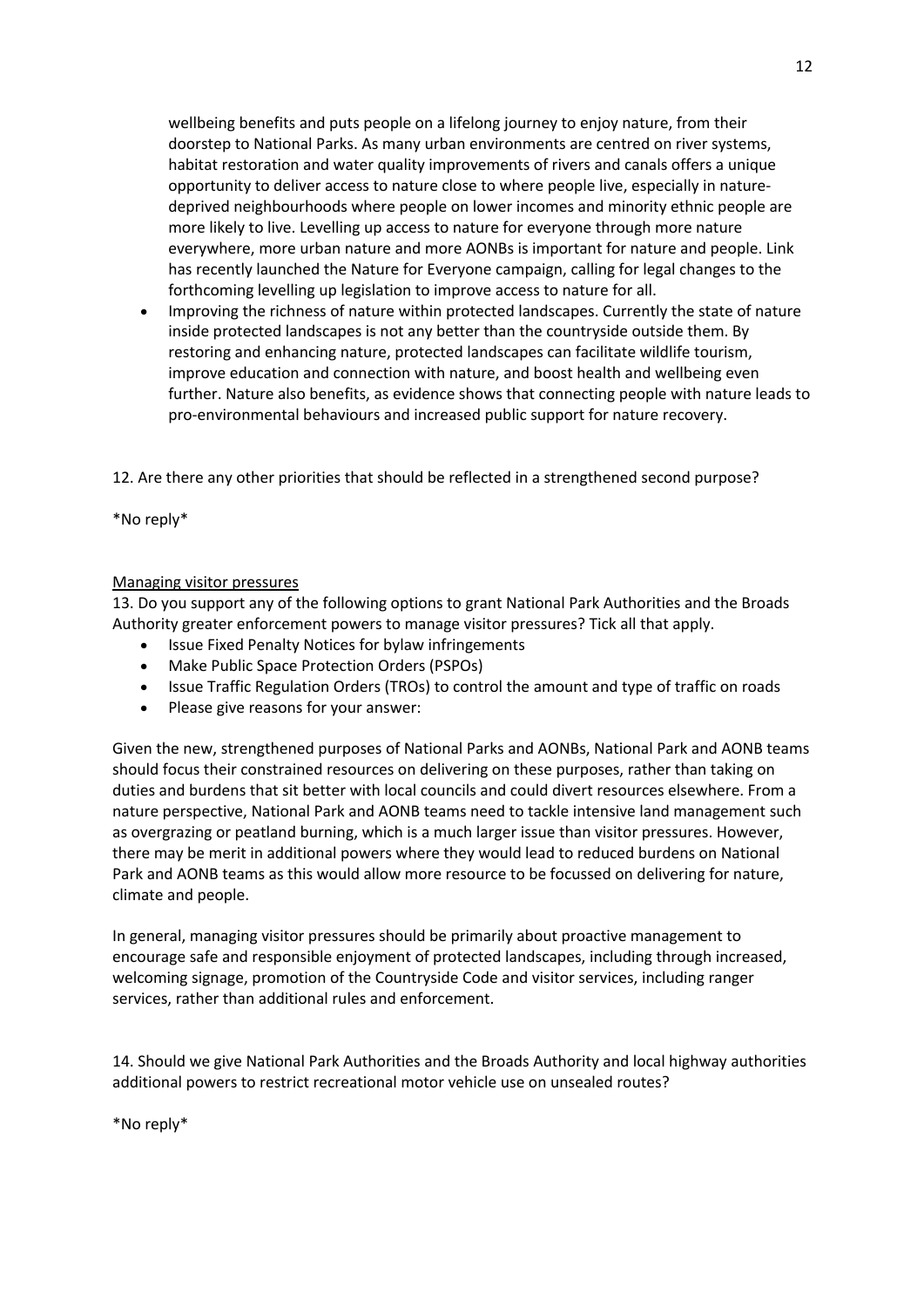15. For which reasons should National Park Authorities, the Broads Authority and local authorities exercise this power? (select all that apply)

\*No reply\*

16. Should we legislate to restrict the use of motor vehicles on unsealed unclassified roads for recreational use, subject to appropriate exemptions?

\*No reply\*

17. What exemptions do you think would be required to protect the rights and enjoyment of other users e.g., residents, businesses etc?

\*No reply\*

### The role of AONB teams in planning

18. What roles should AONBs teams play in the plan-making process to achieve better outcomes?

We support the proposal in the Glover Review that AONBs should work with local authorities to develop specific policies in local plans, which are upheld in decision making. Local planning authorities for areas inside AONBs should have a development plan document as part of the Local Plan that deals with planning in the AONB. This should be produced in partnership with the AONB. This is already the case, for example, in the Arnside and Silverdale AONB.

AONB teams are small and under-resourced, and will require additional resources, capacity and expertise, to make their important contributions to the plan-making process and planning system. This must include as a minimum a dedicated full-time planner and access to expert advice, for example ecological and nature-friendly design advice.

19. Should AONB teams be made statutory consultees for development management?

- **Yes**
- No
- Unsure
- Please give reasons for your answer:

Yes, we agree with the proposal to make AONBs statutory consultees for development management.

While in theory AONBs have the same status in the planning system as National Parks, in practice they often do not receive the same level of protection. This is largely because they do not have a separate planning authority, with responsibility for both plan-making and planning decisions, as National Parks do. This proposal to make AONBs statutory consultees in the planning system would ensure AONBs are formally consulted on relevant planning cases and have a strengthened voice in the decision-making process.

However, it must be recognised that for AONBs to have capacity to respond formally to planning cases in their areas, they will require additional resources (this was also identified as an issue in the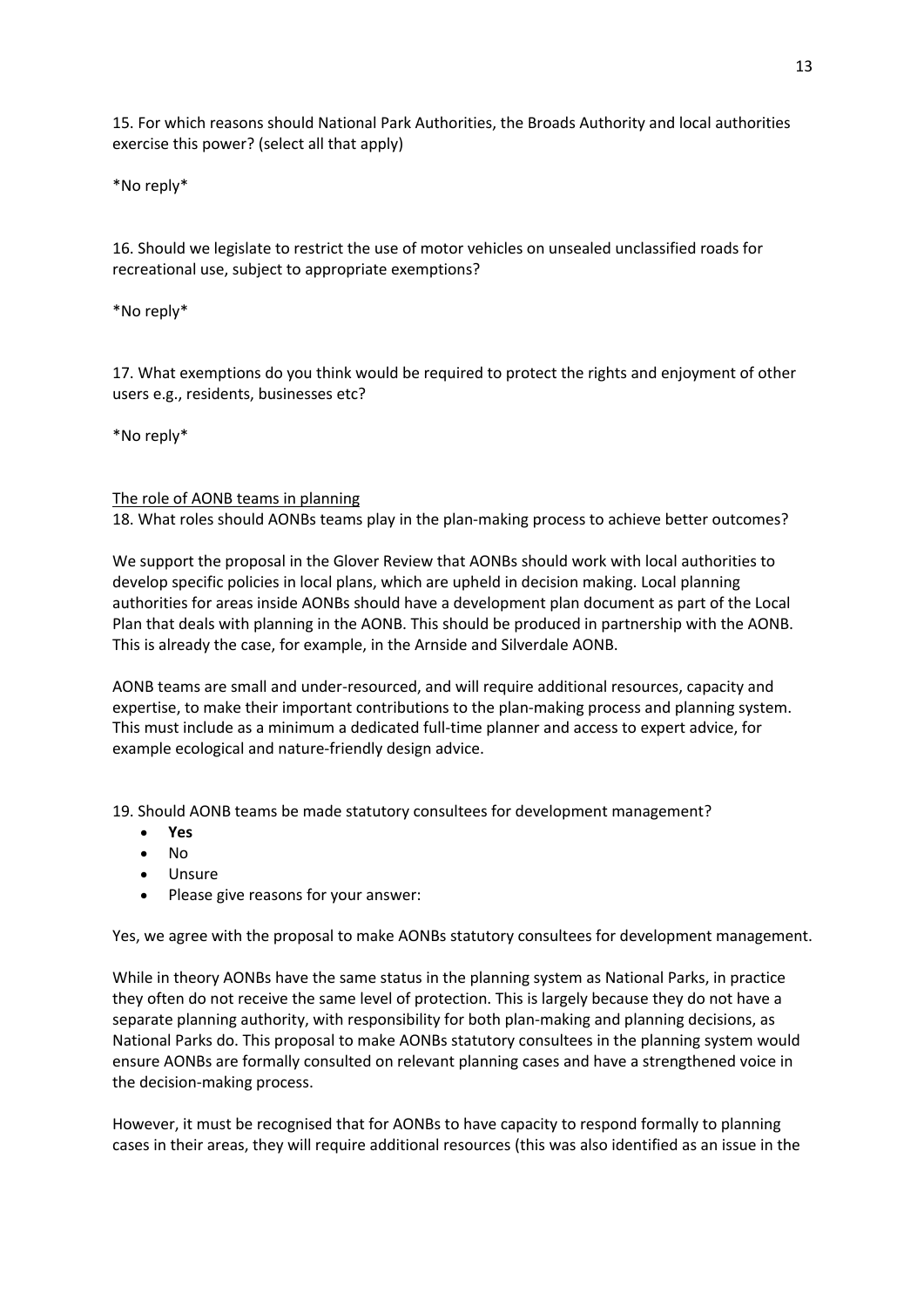Glover Review). This must include as a minimum a dedicated full-time planner and access to expert advice, for example ecological and nature-friendly design advice.

For example, lessons can be learned from Natural England's role as statutory consultee for AONBs; NE too often lacks the resources or the local expertise to express an opinion in many cases. But when NE does not respond to a planning case this can be taken as consent, increasing the vulnerability of AONBs.

A more holistic approach to planning in AONBs is needed, to reduce their vulnerability to speculative and unsustainable development.

In particular, there is an opportunity for AONBs to contribute further to water management through their role as LPAs. When granting planning consent, protected landscapes could drive the delivery of Natural Flood Management (NFM) and Sustainable Drainage Systems (SuDS). There is a strong case to adopt techniques that Work with Natural Processes (WwNP) given the importance of landscape in these areas.

20. If yes, what type of planning applications should AONB teams be consulted on?

- AONB teams should formally agree with local planning authorities which planning applications should be consulted on.
- **AONB teams should be consulted on all planning applications that require an Environmental Impact Assessment and are categorised as 'major development' as well as Nationally Significant Infrastructure Projects**.
- **Other (please state)**

AONB teams should be consulted on all planning applications that require an Environmental Assessment and are categorised as 'major development', as well as NSIPs.

AONB teams should also be consulted on any planning application that they think they need to in order to achieve their purposes, *without having to formally agree* with the local planning authorities (as suggested by the first option in this question).

### Local governance

21. Which of the following measures would you support to improve local governance? Tick all that apply.

- **Improved training and materials**
- **Streamlined process for removing underperforming members**
- **Greater use of advisory panels**
- Greater flexibility over the proportion of national, parish and local appointments
- **Merit-based criteria for local authority appointments**
- **Reduced board size**
- Secretary of State appointed chair
- **Other (please state)**
- Please give reasons for your answer:

To deliver better for nature, climate and people, the governance of National Parks and AONBs needs to be improved so that people on the boards have expertise (professional and lived experience) across the National Park and AONB statutory purposes, including biodiversity, landscape and access. Currently, there are not enough people on the boards with adequate expertise. While Link supports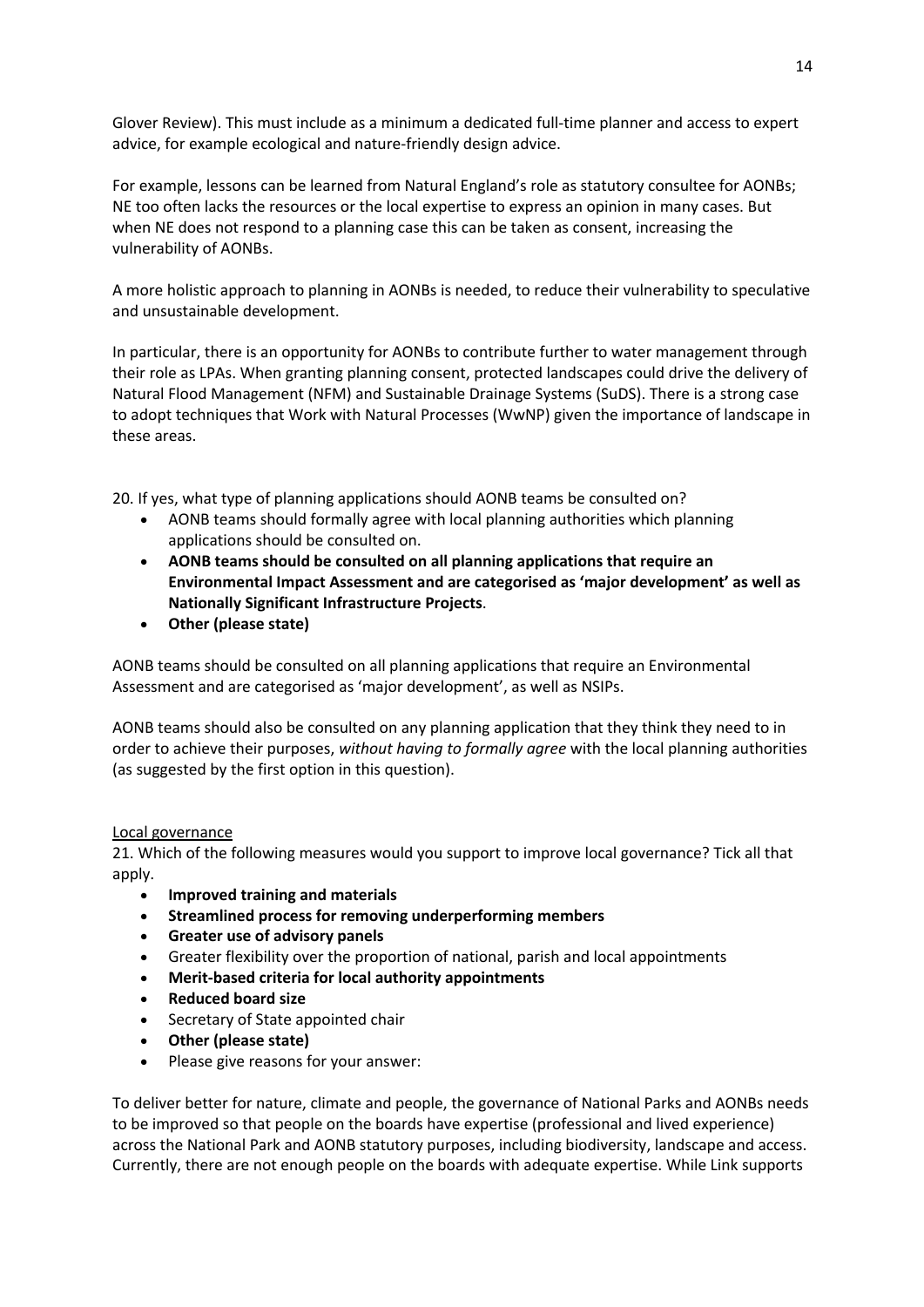several of the proposals in this consultation on local governance, these proposals will not be sufficient to address and change this fundamental problem of a lack of expertise on boards. In addition, increasing the diversity of boards is an important issue, and there is nothing proposed to tackle this lack of diversity.

We need changes in how people are appointed to boards. A much greater proportion of board members should be appointed for their expertise in protected landscapes' purposes by amending the current legislative requirements for 75% of most boards to be appointed from local councillors. The proportion of members who are councillors should be significantly reduced to allow for greater expertise and diversity on boards, and so that there are more outside voices. We would like to see the Government explore the possibility of a process for locally-appointing board members from outside the pool of local councillors based on a merit-based application process. Otherwise, we would support increasing the proportion of members who are appointed by the Secretary of State nationally based on merit to at least 50% of boards, which should where possible result in the appointment of people with a strong local connection. This would also help with diversity. The legislation should also require that there is an overall balance between the different areas of expertise as it does for the Broads Authority.

We do not agree with the proposal for greater flexibility in how to appoint members if this could lead to even fewer nationally-appointed members on some boards.

There are other reforms outlined in the Government's response that we support but which are not consulted on in this question, i.e., standard role profile, a shared code of conduct, regular skills audits, performance reviews and fixed-term appointments. Changing where and how the posts are advertised could also help ensure appropriate expertise and increase diversity on boards.

### A clearer role for public bodies

22. Should statutory duties be strengthened so that they are given greater weight when exercising public functions?

- **Yes**
- No
- Unsure
- Please give reasons for your answer:

Yes, the duty should be strengthened from the existing duty to 'have regard to' to a duty to 'further' the purposes of protected landscapes.

23. Should statutory duties be made clearer with regards to the role of public bodies in preparing and implementing management plans?

- **Yes**
- No
- Unsure
- Please give reasons for your answer:

Management Plans should have clear links with the Environment Act 2021 and the 25 Year Environment Plan targets and they should have a clear and robust monitoring and reporting framework. There should be more specific targets and deliverable actions for nature restoration set out in National Park and AONB Management Plans, along with the policies and funding to achieve these.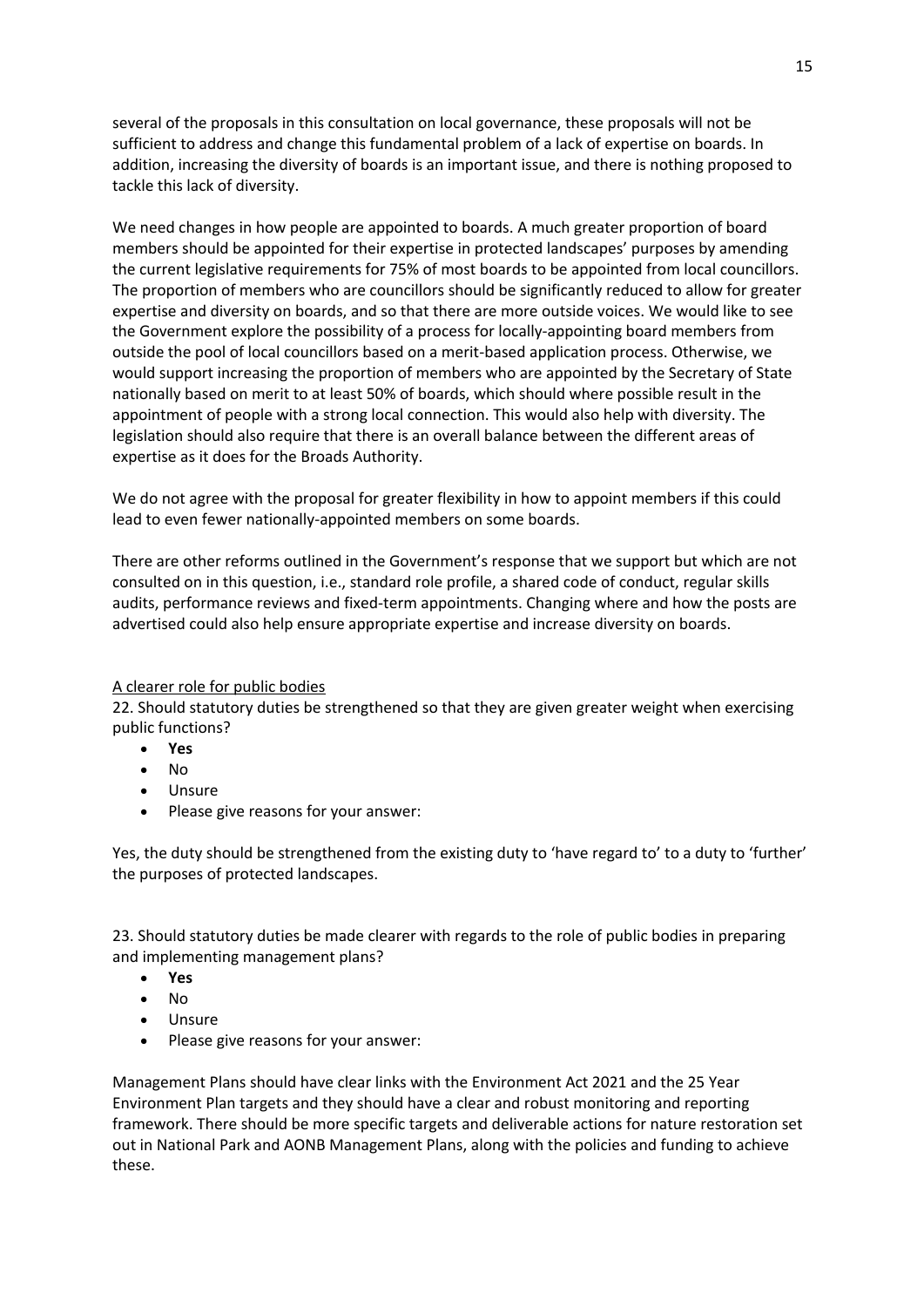We agree with Government that the current duties are not clear that public bodies are expected to contribute to the delivery of management plans. Relevant public bodies should be given a duty to support the development and implementation of the Management Plan and report on how they are achieving this and designated landscape bodies should be required to coordinate and report on the overall implementation of the Management Plan.

Public bodies should also have a duty to report on how they are implementing this duty (to prepare and implement Management Plans), and the duty under question 22 (to 'further' the purposes of protected landscapes when exercising public functions). Natural England should be required to monitor this reporting from public bodies and provide national reporting – holding National Park Authorities, AONB teams and public bodies accountable.

Natural England should be given a strengthened role, and the resources to fulfil that role, to scrutinise and approve the Management Plans to ensure they are robust and making a genuine contribution to national targets.

Environmental data from regular monitoring will be essential to monitor the contribution of protected landscapes to environmental targets and ambitions. There is a need for more resources and joined up approaches between ELM, Local Nature Recovery Strategies, NGOs, Natural England, and Defra's Natural Capital and Ecosystem Assessment project.

As well as being informed by and contributing to a shared environmental evidence base, there are several other ways that Management Plans should be joined up with Local Nature Recovery Strategies. NPAs and AONB teams should help develop LNRSs in their area. LNRSs should be informed by the content of Management Plans. Management Plans should also include relevant content from the LNRS, identifying where the National Park or AONB can deliver LNRS priorities, setting out targets and actions, allocating actions to organisations, and conducting regular monitoring and reporting of progress.

Join up of Management Plans with LNRSs should also help integrate National Parks and AONBs with ELM. The Local Nature Recovery and Landscape Recovery components of ELM should be spatially prioritised towards these LNRS-identified areas, presumably many of which will be in protected landscapes.

We also want to flag the opportunity for Management Plans to embed a large-scale systems-based approach to water environments. National Parks and AONBs are well-placed to lead on collaborative scheme development and delivery given their convening role and their role as a local planning authority. We recommend that the guidance for developing Management Plans includes advice on taking a Catchment-Based Approach to the water environment and contributing to deliver River Basin Management Plans (RBMPs), explicitly identifying their contribution to actions within RBMPs in Management Plans. Through their role as LPAs in granting planning consent, protected landscapes could drive the delivery of Natural Flood Management (NFM) and Sustainable Drainage Systems (SuDS), including through restoration of wetland habitats. There is a strong case to adopt techniques that Work with Natural Processes (WwNP) given the importance of landscape in these areas.